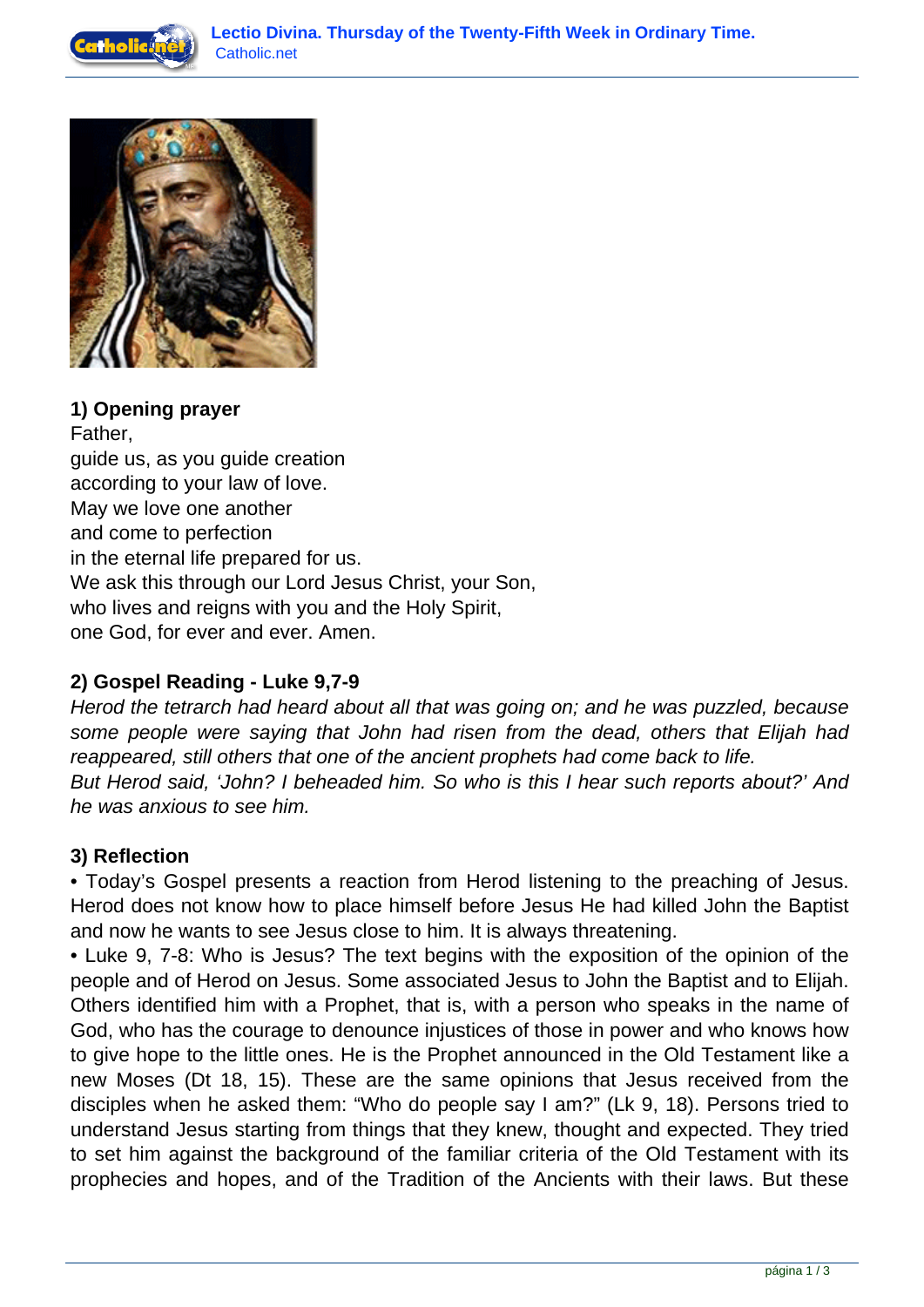

were insufficient criteria; Jesus could not enter into them, he was much bigger!

• Luke 9, 9: Herod wants to see Jesus. But Herod said: "John, I beheaded him; so who is this of whom I hear such things?" "And he was anxious to see him". Herod, a superstitious man without scruples, recognizes that he was the murderer of John the Baptist. Now, he wants to see Jesus. Luke suggests thus that the threats begin to appear on the horizon of the preaching of Jesus. Herod had no fear to kill John. He will not be afraid to kill Jesus. On the other side, Jesus does no fear Herod. When they tell him that Herod wanted to take him to kill him, he sent someone to tell him: "You may go and give that fox this message: Look, today and tomorrow I drive out devils and heal, and on the third day I attain my end." (Lk 13, 32). Herod has no power over Jesus. When at the hour of the passion, Pilate sends Jesus to be judged by Herod, Jesus does not respond anything (Lk 23, 9). Herod does not deserve a response.

• From father to son. Some times the three Herods, who lived during that time are confused, then the three appear in the New Testament with the same name: a) Herod, called the Great, governed over the whole of Palestine from 37 before Christ. He appears at the birth of Jesus (Mt 2, 1). He kills the new-born babies of Bethlehem (Mt 2, 16). b) Herod, called Antipas, governed in Galilee from the year 4 to 39 after Christ. He appears at the death of Jesus (Lk 23, 7). He killed John the Baptist (Mk 6, 14-29). c) Herod, called Agrippa, governed all over Palestine from the year 41 to 44 after Christ. He appears in the Acts of the Apostles (Ac 12, 1.20). He killed the Apostle James (Ac 12, 2). When Jesus was about four years old, King Herod, the one who killed the new-born babies of Bethlehem died (Mt 2, 16). His territory was divided among his sons, Archelaus, would govern Judea. He was less intelligent than his father, but more violent. When he assumed the power, approximately 3000 persons were massacred on the square of the Temple! The Gospel of Matthew says that Mary and Joseph, when they learnt that Archelaus had taken over the government of Galilee, were afraid and returned on the road and went to Nazareth, in Galilee, which was governed by another son of Herod, called Herod Antipas (Lk 3, 1). This Antipas governed over 40 years. During the thirty-three years of Jesus there was no change of government in Galilee.

Herod, the Great, the father of Herod Antipas, had constructed the city of Caesarea Maritime, inaugurated in the year 15 before Christ. It was the new port to get out the products of the region. They had to compete with the large port of Tyron in the North and, thus, help to develop trade and business in Samaria and in Galilee. Because of this, from the time of Herod the Great, the agricultural production in Galilee began to orientate itself no longer according to the needs of the families, as before, but according to the demands of the market. This process of change in the economy continued during all the time of the government of Herod Antipas, another forty years, and found in him an efficient organizer. All these governors were 'servants of power'. In fact, the one who commanded in Palestine, from the year 63 before Christ, was Rome, the Empire.

### **4) Personal questions**

- It is well always to ask ourselves: Who is Jesus for me?
- Herod wants to see Jesus. His was a superstitious and morbid curiosity. Others want to